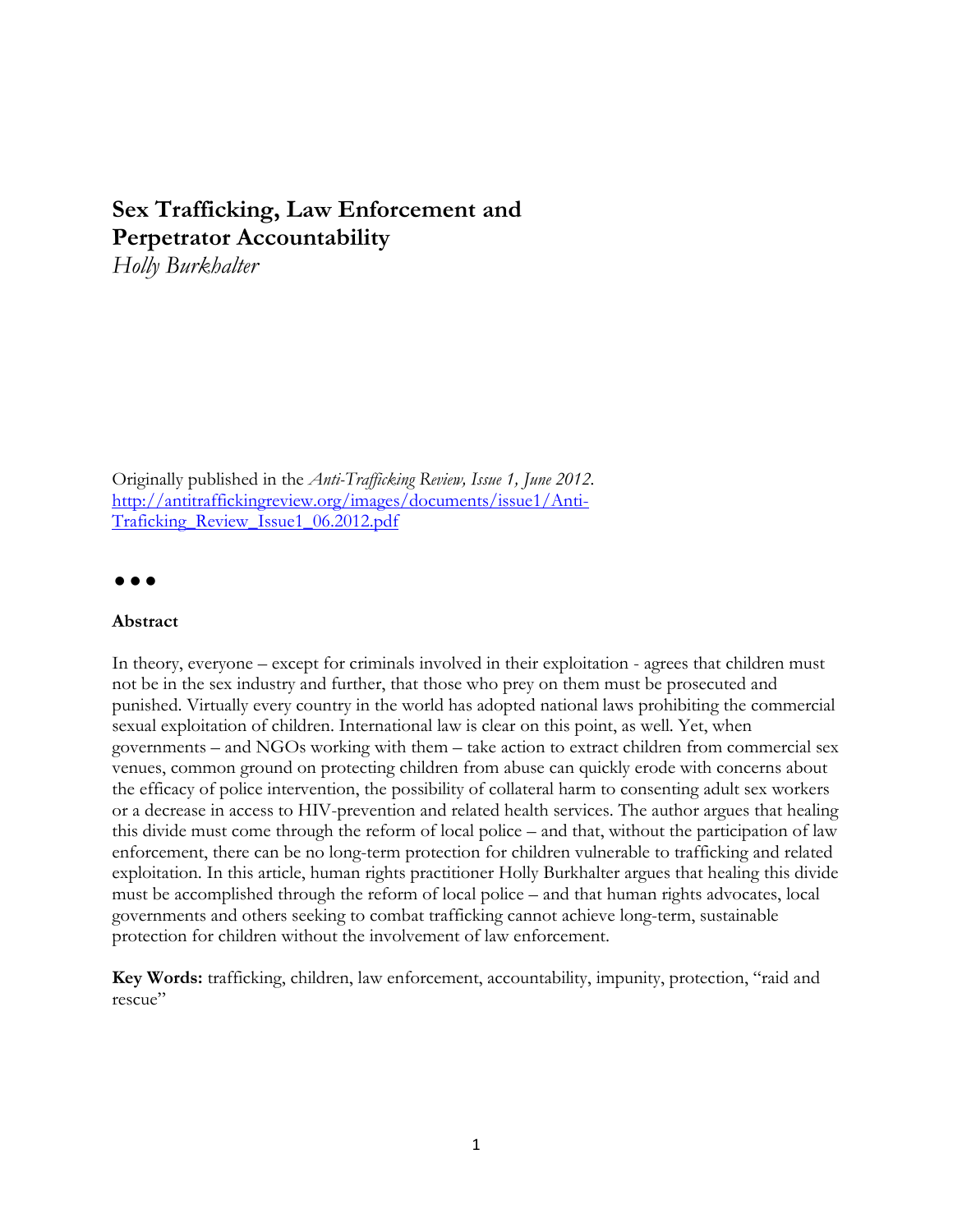In 2010, reports indicated that, Cambodian military police rounded up sex workers in random sweeps and kept them in jail – often abusing them – until their pimps paid bribes to secure their release.<sup>1</sup> In the same year, the Cambodian anti-trafficking police identified and rescued 21 trafficking victims from brothels and arrested 17 suspected perpetrators.

These two factual descriptions of police behaviour towards adults and children in the sex industry *in the same country* help explain why human rights advocates disagree passionately about the role of police operations in securing relief for sex trafficking victims. Sex worker advocates support local groups that deny police access to brothel neighbourhoods. Anti-trafficking advocates, for their part, demand that the police enforce the law by removing children and forced adults from commercial sex venues and arresting and prosecuting pimps, brothel owners and traffickers.

The consequence of this tension over the role of law enforcement in commercial sex venues is that rescue for children on the one hand and harm reduction for non-coerced adults on the other are now seen by some partisans on both sides of the divide as mutually exclusive.

As an international human rights activist with 30 years in the field, I have never seen this tension with respect to any other human rights abuse. Whether the crime is rape, genocide, domestic violence, labour slavery or war crimes, human rights advocates have always demanded victim protection and perpetrator accountability. I am not aware of any other case in which human rights organisations have demanded a virtual zone of impunity for perpetrators, where laws may not be enforced and victims are denied protection.

The fact that some human rights activists take this position with respect to children in prostitution can perhaps be explained by their conviction that no law enforcement at all in commercial sex venues offers better protection for vulnerable women and children than poor law enforcement.

It is vitally important to heal this divide between human rights advocates. The solution, I believe, is in the reform of local police. So long as malicious police prey on vulnerable women in the sex industry and are themselves complicit in trafficking of children, they will not be seen as the solution, but the problem. And indeed, under those circumstances, they are.

We need a replicable model of professional policing where the rescue of children and arrest of perpetrators is carried out without harming non-coerced adults co-mingled with them. Fortunately, several promising models are currently being tested, studied and replicated.

One example is in Cambodia itself. When International Justice Mission (IJM) began working in Cambodia in 2002, the open sale of prepubescent girls for sex was wholly tolerated by authorities. There were virtually no arrests and convictions of those who sold children as young as four to sex tourists. The police, including the special anti-trafficking unit, were complicit in the exploitation of children. In 2002, for example, the unit "rescued" a number of minor Vietnamese girls from Phnom Penh brothels, and then promptly arrested them for immigration violations. Some of the girls were taken from the police station and returned to the brothels by the police themselves.<sup>ii</sup> This is a perfect example of abuses committed in the context of supposed "rescue" that has generated cynicism about the possibility of a legitimate law enforcement response to the crime of sex trafficking.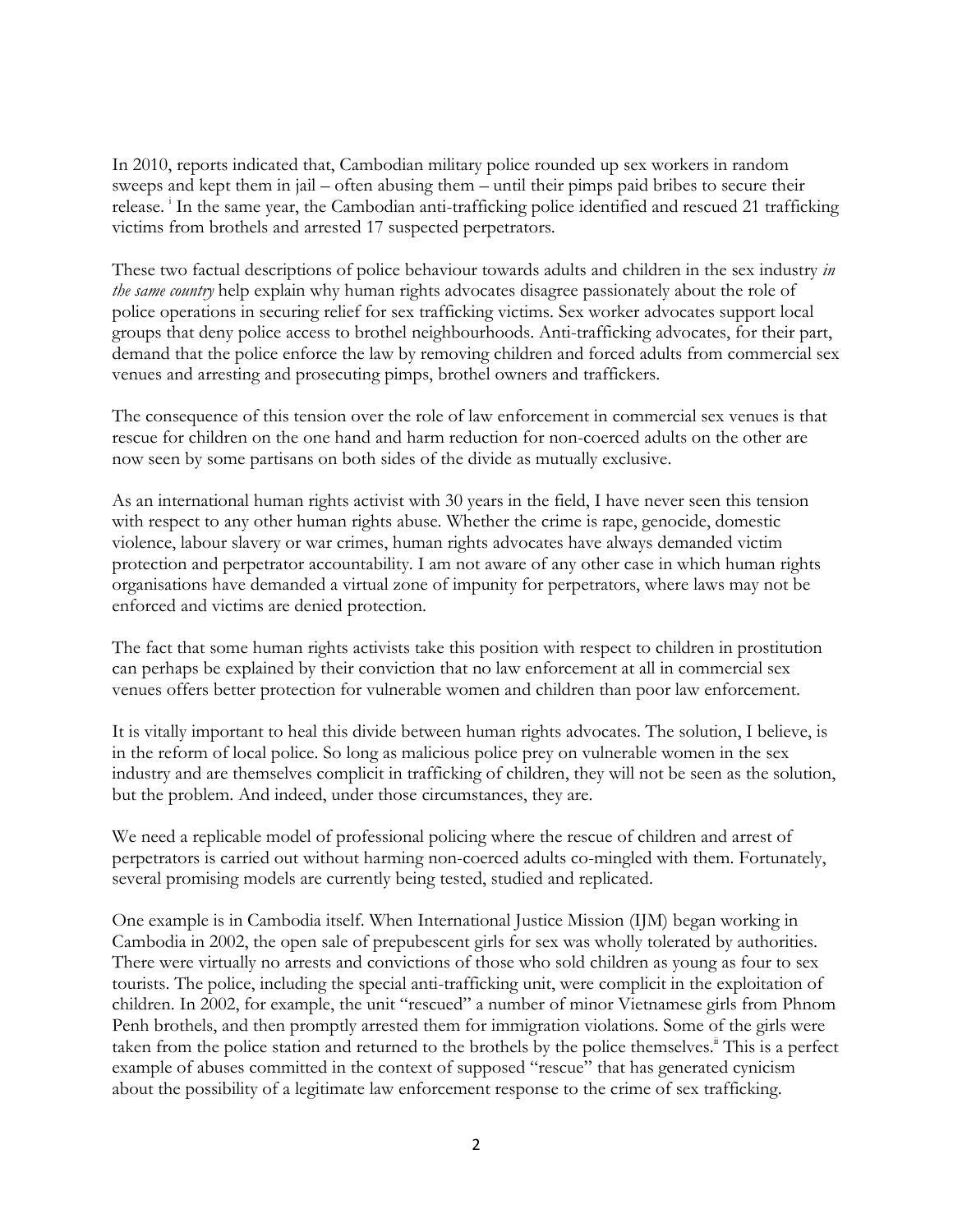Yet nine years later, things are very different in Cambodia's sex industry. While police investigators still occasionally find a 13 or 14-year-old in a massage parlour or brothel, the routine sale of young children on the streets of Phnom Penh, Siem Reap and other cities has ended. Over 100 trafficking perpetrators have been convicted and jailed; deterrence is growing throughout Cambodia. Politics still plays a toxic role in the protection of perpetrators: witness the December 2011 official pardon and release of three European pedophiles convicted of raping dozens of boys and girls. On the other hand, Cambodia recently charged and convicted four perpetrators, including a high-level police officer on corruption charges for their protection of brothels offering girls for sexual exploitation. It is the first time, to my knowledge, that Cambodian police have been willing to go after one of their own for such crimes in that nation.

What has been the impact of the increased police activity in brothel areas on non-coerced adult sex workers? IJM staff and contacts in Phnom Penh and elsewhere in Cambodia have not seen increased abuses in the context of *legitimate* law enforcement. The police unit responsible for the vast majority of children rescued and perpetrators apprehended since 2003, the Anti-Human Trafficking and Juvenile Protection Task Force (AHTJP) of the Cambodian National Police has carried out the rescue of sex trafficking victims and the apprehension of perpetrators without abusing non-coerced adults in the same establishments.<sup>iii</sup> When reports emerged of random sweeps and other police misconduct towards non-coerced adults in 2010, IJM contacted the sex worker union Women's Network for Unity (WNU) in order to learn whether AHTJP police were involved in the abuses. The AHTJP were not specifically identified in any of the complaints and denunciations of police misconduct.

The takeaway from Cambodia is that it is possible to conduct effective and humane law enforcement to rescue children from prostitution without abusing non-coerced adults in the sex industry. The reason this is possible is because of the professionalism and leadership of the AHTJP.

Notwithstanding this outcome, International Justice Mission has received criticism for collaborating with the police to rescue children from prostitution.

In a *University of Pennsylvania Law Review* article characterising IJM as "neo-abolitionist", author Janie Chuang posits that rescue does more harm than good to victims, who, she writes, might find it preferable to remain in the brothels.<sup>iv</sup>

Journalist Noy Thrupakew, who authored a two-part critique of International Justice Mission in *The Nation Magazine*, found fault with police activity to remove children as young as five and six years old from brothels in Cambodia in 2003. Thrupkaew writes: 'Those [children in prostitution] who remained or returned to Svay Pak faced an additional challenge: according to Sainsbury, pimps believed that local HIV-education and social work NGOs had aided IJM and the police, and after the raids cut off the groups' access to the women and barred them from providing care. $v$ 

Her criticisms encapsulated those most common of child rescue and of IJM, suggesting that increased police activity angered brothel owners and pimps, who retaliated by reducing the access of health service providers to women and children in the sex industry.

What is interesting about this view is that anti-trafficking NGOs (in this case, IJM) and the police are blamed for the presumed disruption in services, not the brothel owners and pimps who are actually responsible. The accompanying demand is that IJM and the police should not rescue children because of the possibility that criminals who sell them for sex will become angry and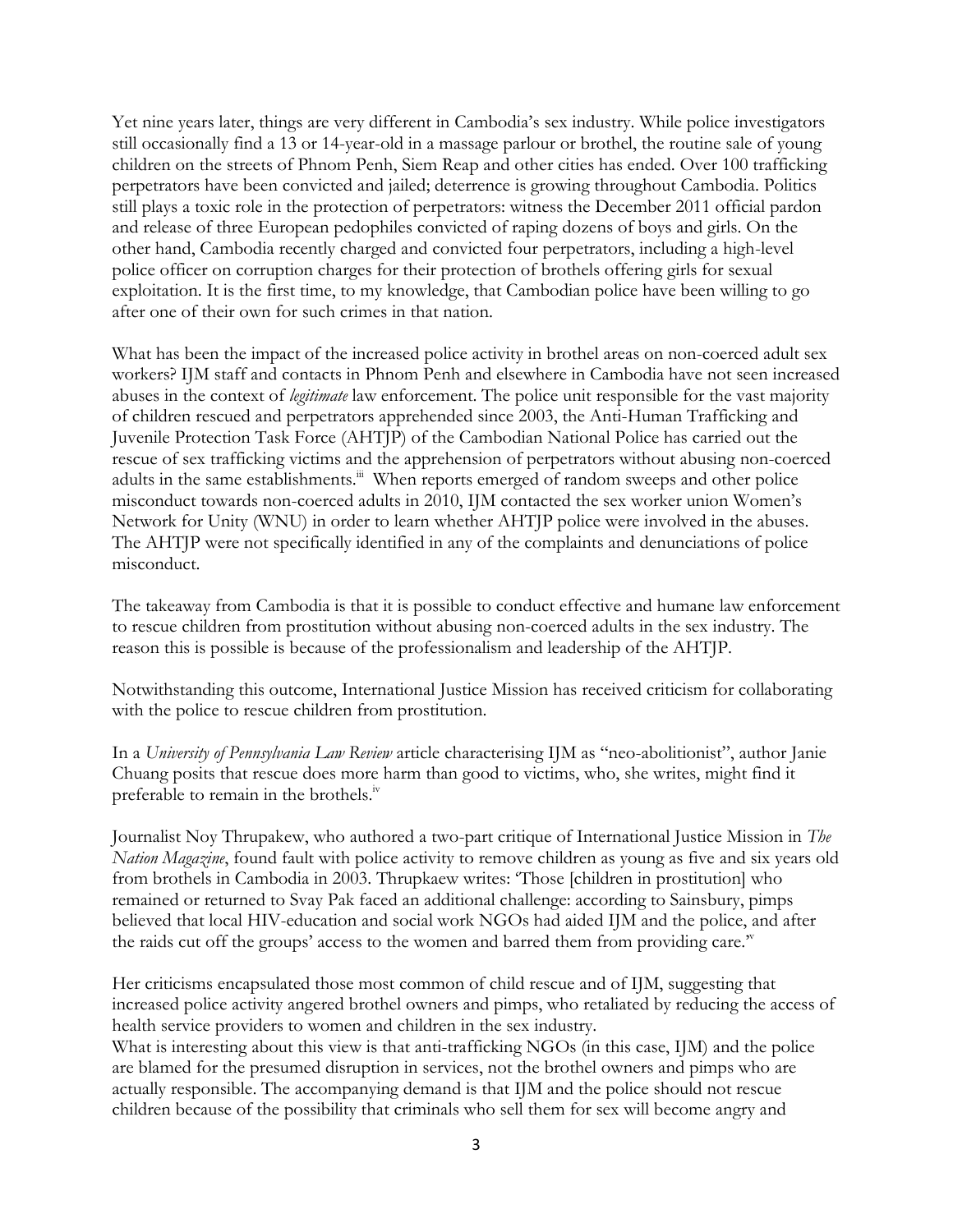impede the work of service providers, or at a minimum, weigh the risks of diminished health services when determining whether to take minors out of brothels. This view suggests that there is some level of backlash by brothel owners against health workers that would justify leaving the children to their fate.

Contrary to the claims of critics, IJM is supportive of health services for all who need them, including consenting adults in the sex industry, though we cannot control the response of frustrated brothel owners when they lose their youngest money-makers. Thankfully, it does not appear to be an actual problem: despite efforts to obtain confirmation of the allegations that child rescue puts consenting adults at risk, I have not seen credible reports of diminished service in brothel areas where IJM has been active, much less health data to support the claims.

Nonetheless, the spurious notion that child rescue from brothels increases the risk of HIV for adults has been damaging to the work of child protection. Human Rights Watch, for which I served as Washington Director and Advocacy Director from 1983 to 1996, has published numerous reports on sex trafficking and, in the past, has always called for law enforcement to free victims and hold perpetrators accountable.<sup>vi</sup> Yet when I consulted HRW about IJM's planned antitrafficking programme in Cebu, the Philippines, antipathy to law enforcement on the grounds that it would undermine AIDS prevention was so strong that researcher Joe Ammon urged the organisation to drop the plan altogether and fund a sex worker union.<sup>vii</sup>

The most serious criticism of police activity in commercial sex venues derives from police abuse against sex workers. A 2009 report by the Open Society Institute, *Rights Not Rescue* describes gross abuses of the rights of men, women, and transgendered people in the sex industry in southern Africa. Violence is often associated with brothel raids or street sweeps in which sex workers are both lawfully or unlawfully arrested and detained. In South Africa, there were reports of police using rubber bullets and spraying sex workers' genitals with pepper-spray. Viii

Such abuses cry out for perpetrator accountability, including jail time for police who assault, rape, and otherwise abuse sex workers.

Although IJM does not work in the countries covered in the OSI report, our experience in Cambodia and the Philippines suggests that encouraging the police to enforce anti-trafficking laws and remove coerced adults and minors from commercial sex venues does not inevitably lead to violent abuse of sex workers.

IJM's programme in Cebu, funded by the Bill and Melinda Gates Foundation in 2007, offered IJM the opportunity to commission an independent prevalence baseline before starting its collaboration with local authorities. The baseline study indicated that upwards of six per cent of those being offered for sex in brothels, massage parlours and karaoke bars were minor girls. In addition, before launching casework activities, IJM engaged in extensive consultation with local NGOs and government health workers who provide HIV prevention and other services to women in the sex industry. We also met with sex workers themselves to discuss the issue of police abuse as well as access to health care.

Over the next three and a half years, the Philippines National Police in Cebu worked with IJM to investigate the commercial sexual exploitation of children and prosecute perpetrators. IJM also collaborated with the Philippines Department of Social Welfare and Development to provide expert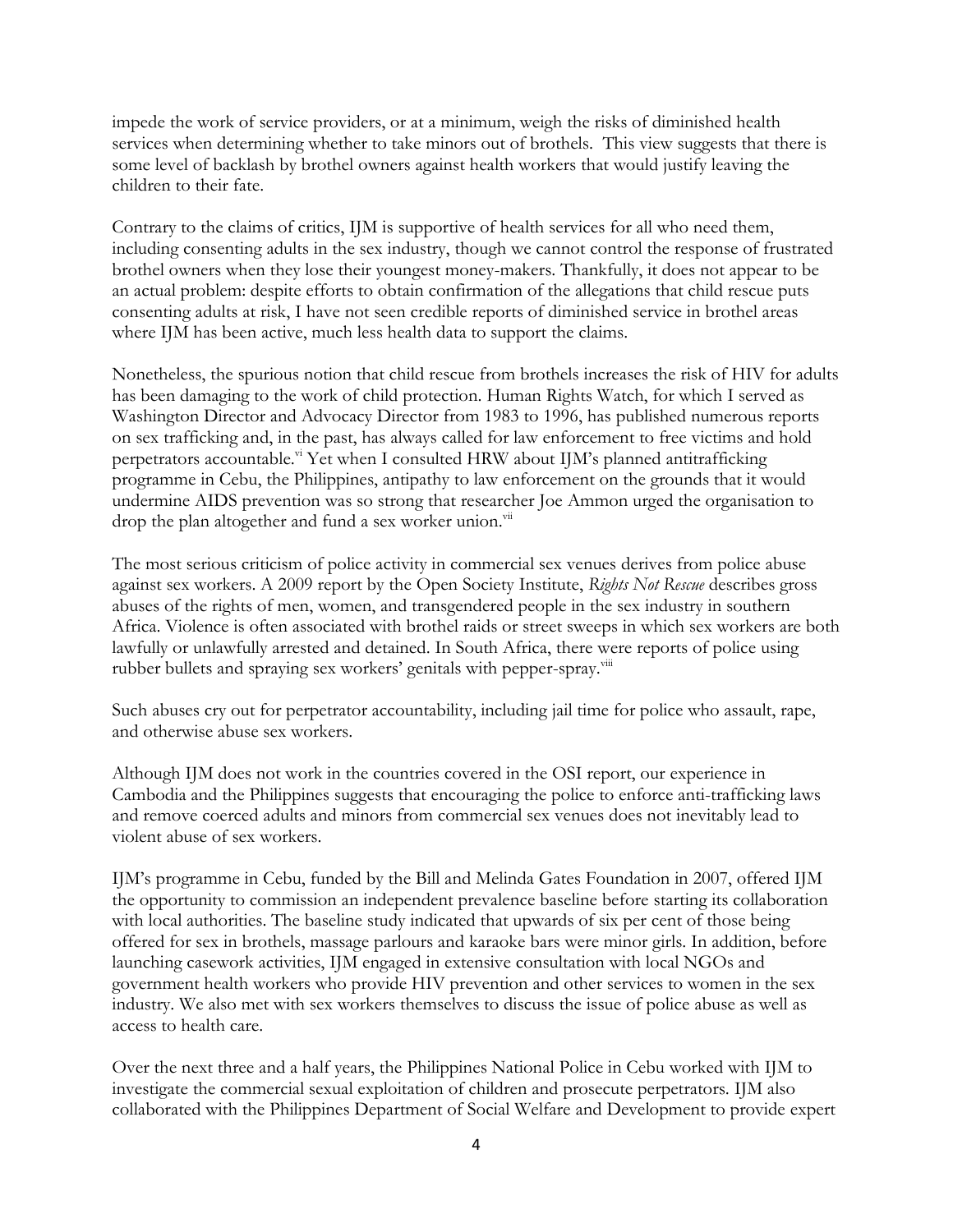care, schooling and job placement for the minor girls (under the age of 18) removed from the brothels. IJM social workers also offered assistance to adult women who were collaterally affected when brothels or bars they worked in were closed for offering children for exploitation.

Throughout the project, IJM conducted quarterly focus group meetings with service providers and collected data from government clinics that serve sex workers. The data indicated no decrease in the number of women receiving services during this period of vastly increased law enforcement operations in the area.

Moreover, IJM's interlocutors observed no increase in abuses by police against adult sex workers in the project area. Police misconduct is highly unlikely in IJM-assisted operations for several reasons. First, IJM provides extensive training to police with whom we collaborate. Proper treatment of noncoerced adults is emphasised, including clear orders to treat all those in a commercial sex venue under investigation, including non-coerced adults, with respect. Second, IJM protocols call for the organisation's own social workers and lawyers to accompany the police on operations. This accompaniment has many benefits. It benefits the children being removed from commercial sex venues because they are assisted by female social workers, who accompany them throughout the legal process thereafter and secure high quality after-care services. The presence of IJM also minimises the possibility of unprofessional actions by the police, who know what the protocols are and follow them.

Within the first three years of the project, 225 trafficked girls and women were rescued and 87 suspected traffickers arrested. An independent prevalence survey at the end of three years revealed a 79 per cent drop in the availability of minors for sex in commercial establishments.<sup>ix</sup> The success of the Cebu model contributed to a decision by the Philippines government to replicate the model with IJM in two other locations starting this year.

There are several factors that contributed to these welcome outcomes. The most important was the government's creation of the Regional Anti-Trafficking Task Force (RATTF) in July 2009, which underwent extensive training, mentoring and monitoring by IJM. Prior to its creation, the Philippine National Police had a policy of transferring officers between units and jurisdictions on a regular basis, and carefully trained leaders were frequently moved away from the area after developing antitrafficking expertise. Once this unit was created, the skills stayed on location. There were still occasional shakedowns and sweep-type operations during this period, but not by the special unit and not under the auspices of legitimate anti-trafficking operations.<sup>x</sup>

Specialised anti-trafficking units and excellent training—particularly in collaboration with external human rights advocates—equip law enforcement to do its duty to protect and rescue children and trafficked adults and prosecute perpetrators, without causing collateral harm. One of the few IJM cases in which law enforcement treatment of noncoerced adults did not meet IJM standards is itself a clear example of the value and necessity for close collaboration between human rights advocates and local law enforcement. In 2003, the Thai police conducted an anti-trafficking operation based on unassailable information provided by IJM about the sexual exploitation of children in a brothel. However, IJM investigators, lawyers and social workers were not permitted to accompany the police on the rescue operation. In fact, IJM was not even informed that the operation took place. Police identified and removed seven minor trafficking victims, whom IJM assisted, but they also identified a number of Burmese illegal immigrants whom they subsequently deported, in accordance with Thai law.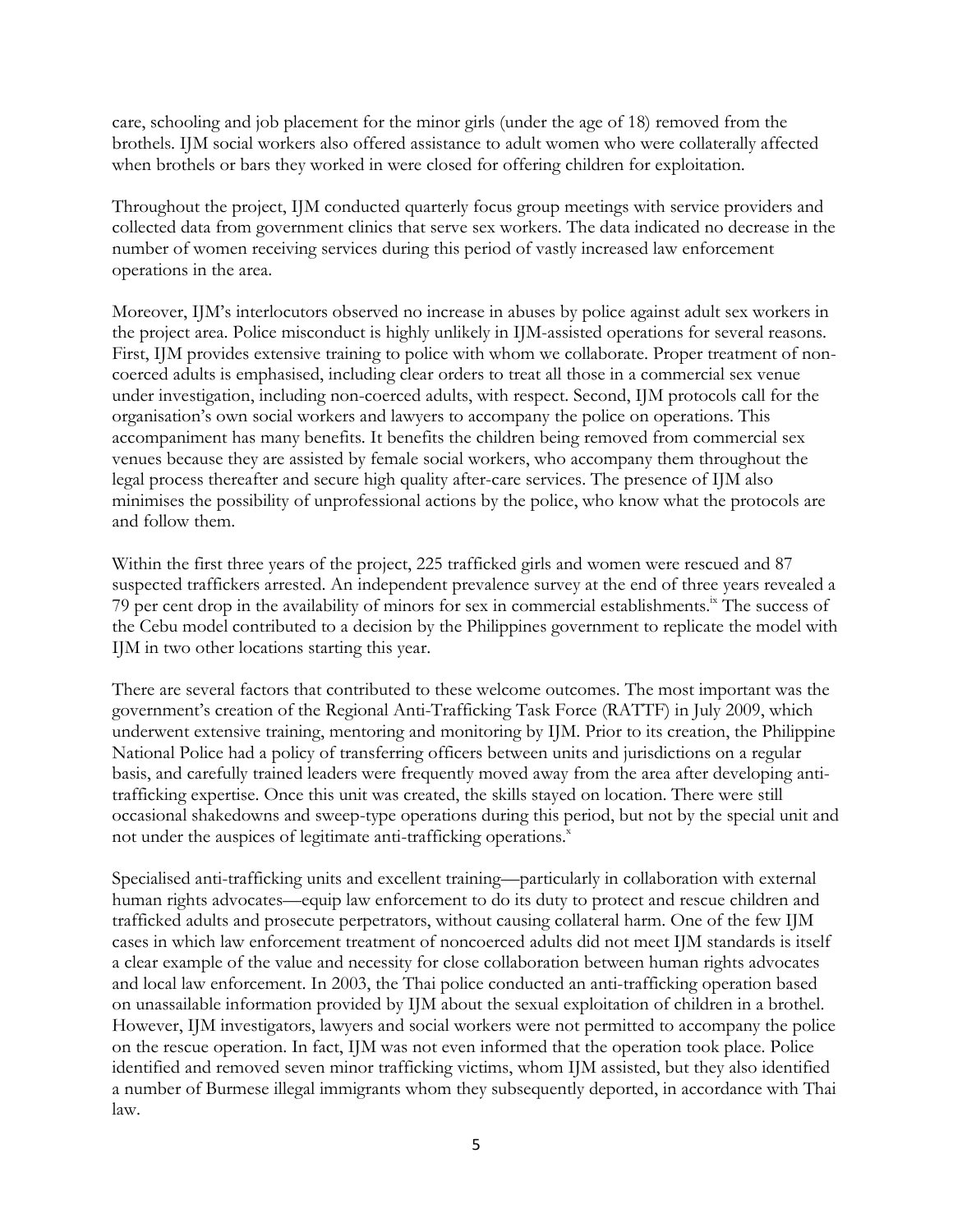Had IJM been permitted to directly support law enforcement prior, during and after the operation, our staff could have reinforced the critical need to separate immigration enforcement from child protection actions. Authorities have the right to enforce national immigration law, but it should never be done in the context of child rescue operations. Law enforcement officials' first duty must be to rescue the victims of sex trafficking in situations in which children are comingled with illegal migrants; effective partnership between the police and NGOs can help ensure that all individuals impacted by a police operation are treated fairly and with dignity.

 $\bullet$   $\bullet$   $\bullet$ 

Notwithstanding the professionalisation of police forces and the inroads they have made in combating sex trafficking in some countries, abuse and exploitation of sex workers and protection payment and kickbacks by brothel owners to corrupt police continue to be the norm in many places.

A small number of sex worker unions or associations have played an important role in reducing harm to sex workers. Humanitarian NGOs have reported that sex worker groups have secured such gains as education for their children and access to health services and bank accounts. HIV/AIDS activists have rightly pointed to the important role that sex workers can and do play in protecting themselves and their customers from disease exposure by insisting on consistent condom use. $^{\rm xi}$ 

As a result, some supporters of this work are proposing the services of sex worker groups for something very different: law enforcement. In Thailand, for example, the Thai sex worker organisation EMPOWER issued a report protesting a 2003 police operation that removed seven minor girls from a brothel in Chiang Mai, stating: 'Currently women who work in entertainment places have their own methods of assisting trafficked women, those being forced to work, and those under 18 years."

Likewise, the DMSC sex worker union in Kolkata runs 33 "Self-Regulatory Boards" (SRBs) that reportedly patrol its red-light district and come to the immediate assistance of girls who are underage or of those coerced into the sex trade.<sup>xiii</sup> The union strongly opposes police intervention in the Sonagachi red-light district and has physically interfered with efforts by anti-trafficking police to bring minor girls out of brothels it controls.

The activities of organised sex workers to themselves protect children in brothels are commendable. But these rescue efforts alone have not eradicated the sexual exploitation of minors. In Kolkata, for example, minors are clearly available for sex in the area organised by  $DMSC<sub>xiv</sub>$ 

That should not be surprising: sex worker associations cannot deter violent, criminal activity by organising and registration alone. Nor do they—or can they—play a role in apprehending traffickers, pimps and brothel owners who sell children, much less see them brought to justice under the law.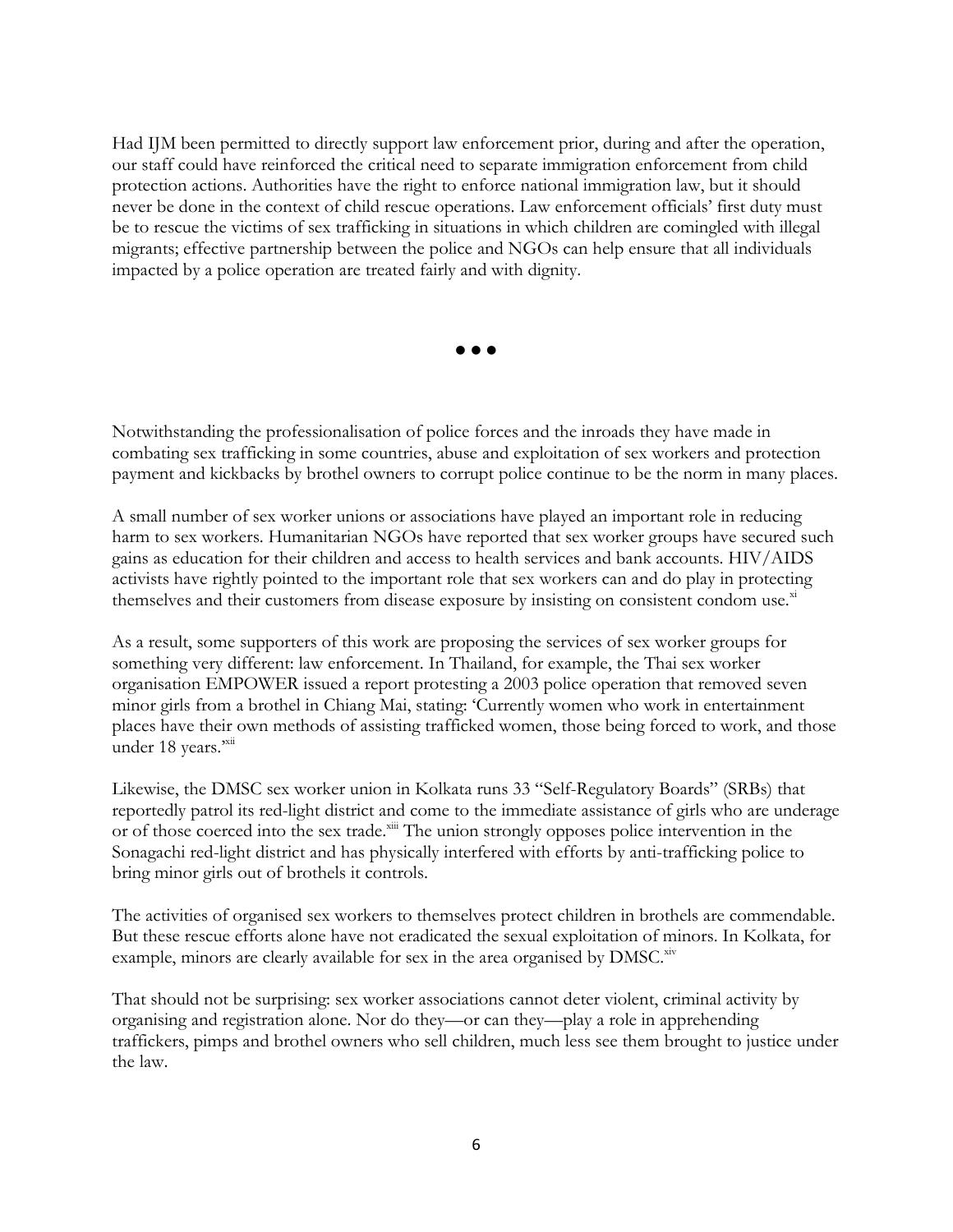Critics of a law enforcement approach to combating trafficking do not offer sex worker unions as a substitute for perpetrator apprehension. As a matter of fact, they have not offered *any* alternative to police operations to apprehend perpetrators and bring them to justice. That is because there are none. Except in cases of war criminals indicted by the International Court, perpetrator accountability—including perpetrator apprehension, prosecution, conviction and punishment— is the exclusive domain of a country's public justice system.

We are left with the question: *Can we dispense with perpetrator accountability altogether and eliminate trafficking in the sex industry?* IJM's answer is: Absolutely not. Judicial accountability and punishment is crucial for deterring and ending the crime of trafficking – as it is for deterring and combating every violent crime. Individuals who become rich off the bodies of women and children are not restrained in the slightest by the threats of fines, the pleadings of sex worker unions, or public education to teach girls about trafficking. Traffickers are in the business to make money; without the deterrence of potential trial and imprisonment, they have no incentive to deprive themselves of the significant income to be generated from trafficked women and children. IJM has found in every country where we have worked that lesser penalties, such as fines, are meaningless to perpetrators who can easily absorb those costs into business operations that are enormously profitable.

If sex trafficking is an economic crime, it is also a violent crime. All women, men and children in the commercial sex industry are vulnerable to assault, rape, torture and death. Children and forced adults are especially vulnerable, as they must be subdued and compelled to endure repeated rape. Removing the police from red light areas will eliminate one potential source of violence against adults and children in the sex industry—abusive officers themselves—but they are far from being the only source of harm. Women, men and transsexual people in the sex industry report that they are in constant danger of violence from customers, pimps, brothel owners, madams and traffickers.<sup>xv</sup> If the police are absent, there is no possibility of protection from *any other source* of violence and abuse. And there will be no protection against those who traffic in the sale of children for sex.

Police complicity in sex trafficking and violence against sex workers is not inevitable, nor is it incurable. Training, specialised units, strong political pressure from donor governments, reformers within local government, public demand for enforcing anti-trafficking laws, and NGO oversight are working real changes in the availability of children for sex in Cambodia and the Philippines.

We need something similar with respect to police violence against sex workers. Police must be trained and monitored and they must be prosecuted when they commit crimes against sex workers. Prompt and humane response to reports of violent abuse by others, such as customers and pimps, must be the norm; holding sex workers harmless for crimes committed against them is essential.

The Open Society Institute describes an example of such an approach in Walvis Bay, Namibia:

Sex workers in Walvis Bay reported very few instances of violence perpetrated by police officers. Furthermore, police addressed sex workers' concerns by helping them with clients who refused to pay or who became abusive. The fact that sex workers can turn to the authorities for assistance reduces the perception that sex workers are easy targets.<sup>xvi</sup>

Child rescue advocates should use their contacts with the police to demand an end to harassment and abuse of sex workers. For example, IJM conveyed serious concern to high-level contacts within the Cambodian police about the abuses committed against adult sex workers last year. Moreover,